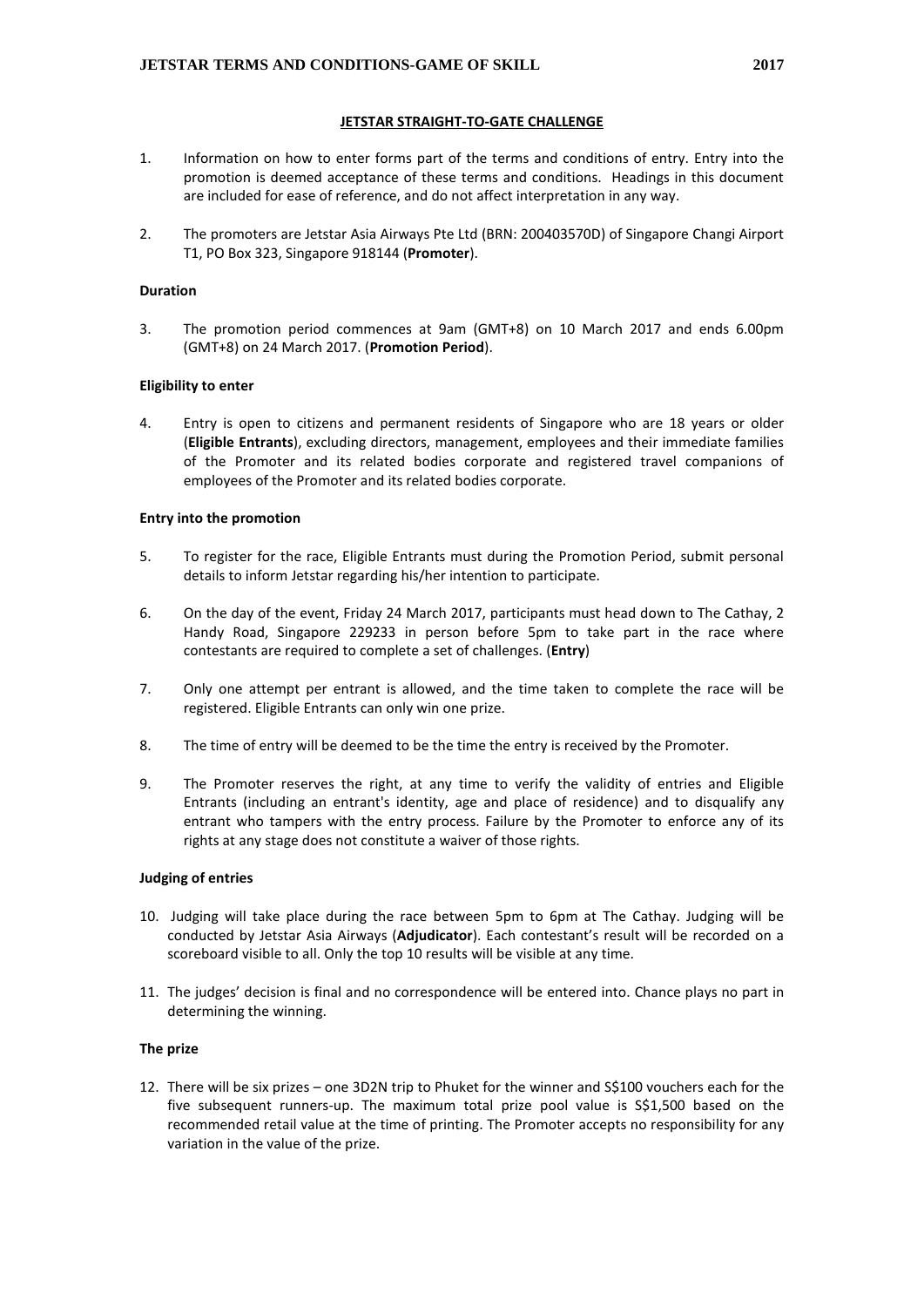- 13. The 3D2N Phuket holiday prize consists of one pair of return economy flights (no checked baggage allowance is included) between Singapore and Phuket and two nights' accommodation to be utilised between 24 March 2017 and 26 March 2017.
- 14. The prize includes GST and all taxes payable. Unless otherwise stated, the prize does not include travel insurance, passports, visas, and meals, taxes not included in the price of the ticket, ground transportation, or any other costs of a personal nature. Compliance with any health or other government requirements is the responsibility of each prize-winner and his or her companion. The Promoter makes no representation as to the safety, conditions or other issues that may exist at any destination. Prize travel is subject to Jetstar's General Conditions of Carriage.
- 15. Prize travel is subject to availability at the time of booking. The winner and their companion must travel together on all prize travel and will not accrue Qantas Points on any element of the prize. An upgrade cannot be purchased on airfares with cash or Qantas Points.
- 16. Any changes to the return flight date must be confirmed by the winner on Friday 24 March 2017 before the flight itinerary is issued.
- 17. Each prize must be taken as stated and no compensation will be payable if a winner is unable to use the prize as stated. Prizes are not exchangeable or redeemable for cash or other goods or services. A prize cannot be transferred to any other person, unless agreed to by the Promoter. It is a condition of accepting a prize that the winner accepts the conditions of use of that prize.
- 18. Should the winner of the challenge be unable to travel to Phuket on Friday 24 March 2017 immediately after the race, due to personal reasons, then the first runner-up and companion will travel instead. The original winner of the race will be rewarded with a S\$100 Jetstar voucher.

# **Notification of the winner**

19. Winner will be announced after 6pm at The Cathay. Contestants must be present in person to be eligible for the 3D2N Phuket holiday prize, as well as the five S\$100 Jetstar vouchers.

#### **Limitation of liability and variation of terms**

- 20. If any act, omission, event or circumstance occurs which is beyond the reasonable control of the Promoter and which prevents the Promoter from complying with these terms and conditions, the Promoter will not be liable for any failure to perform or delay in performing its obligations. The Promoter reserves the right (subject to any applicable law) to cancel, terminate or modify or suspend this promotion.
- 21. The Promoter, its related bodies corporate and their respective officers, employees, contractors and agents (**Promotion Parties**) will not be liable for any losses, damages, expenses, costs or personal injuries arising out of this promotion, the promotion of this promotion or the use of any prize, including but not limited to any breach of these terms and conditions, contract or tort (including negligence) and any other common law, equitable or statutory remedy (**Damages**) whatsoever, including but not limited to direct, indirect and consequential Damages, including Damages that cannot reasonably be considered to arise naturally and in the ordinary course of things, even if those Damages were in the contemplation of the Promotion Parties.
- 22. The exclusion of liability in Clause 25 does not apply to limit or exclude liability:
	- a. for personal injury or death suffered or sustained in connection with the supply of goods or services which are supplied by the Promoter in the ordinary course of business. To remove doubt: third party goods or services, which other than in connection with this promotion, are in the normal course of business supplied by a third party unrelated to the Promotion Parties, are not supplied by the Promoter in the ordinary course of